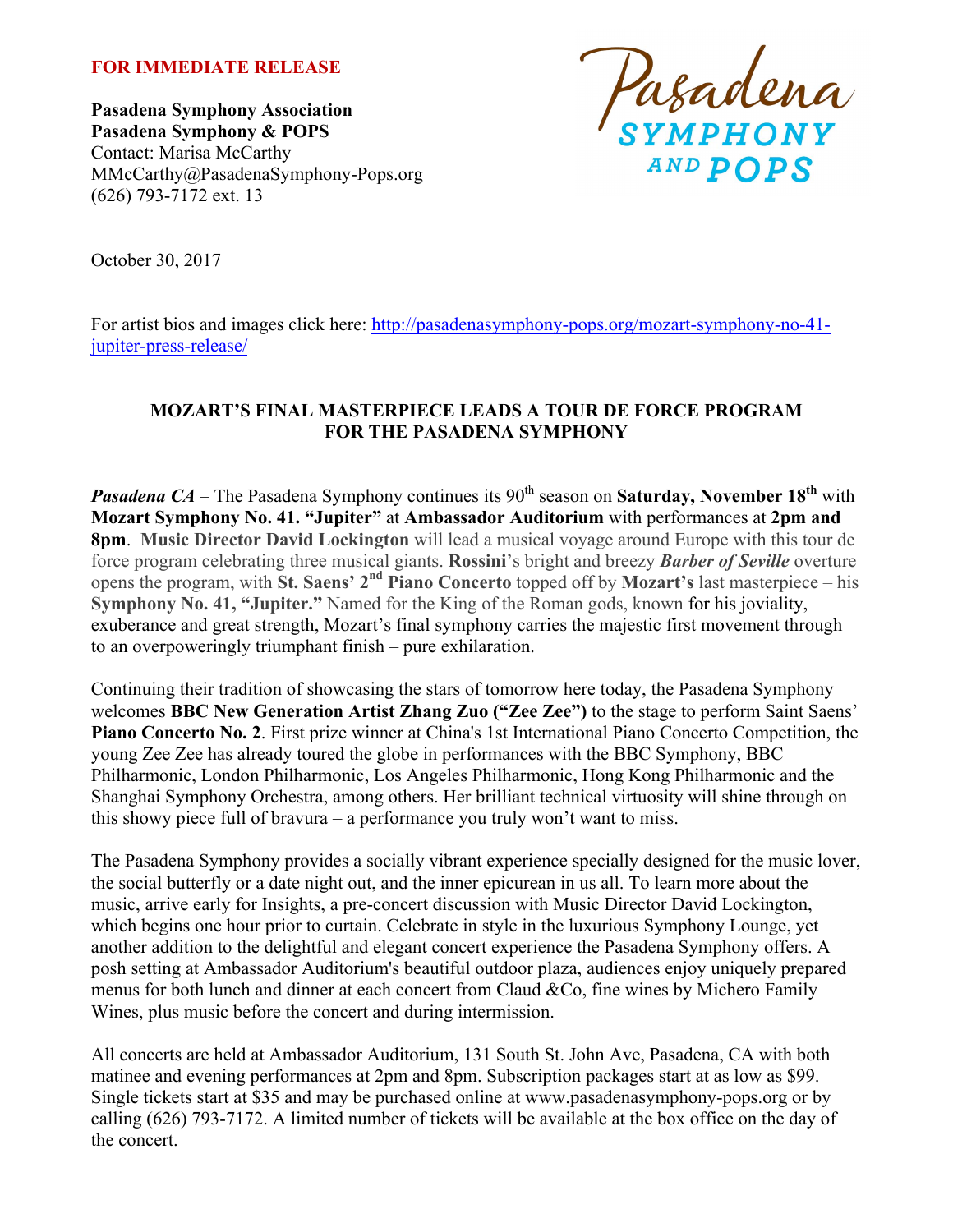## **IF YOU GO:**

- **What:** The Pasadena Symphony presents Mozart Symphony No. 41, "Jupiter". David Lockington, conductor Zee Zee, Piano

| Rossini     | <b>Barber of Seville Overture</b> |
|-------------|-----------------------------------|
| Saint-Saëns | Piano Concerto No. 2              |
| Mozart      | Symphony No. 41 "Jupiter"         |

- **When:** Saturday, November 18, 2017 at 2:00 pm and 8:00 pm

- **Where:** Ambassador Auditorium | 131 South St. John Avenue, Pasadena, CA 91105

- **Cost:** Tickets start at \$35.00

- **Parking:** Valet parking is available on Green Street for \$15. General parking is available in two locations: next to the Auditorium (entrance on St. John Ave) at the covered parking structure for \$10 and directly across the street at the Wells Fargo parking structure (entrance on Terrace at Green St). ADA parking is located at the above-ground parking lot adjacent to the Auditorium (entrance on St. John Ave.) for \$10. Parking purchased onsite is cash only.

- **Symphony Lounge:** Located on the plaza at Ambassador Auditorium. Opens at 12:30 pm before the matinee and 6:00 pm before the evening performance.

- **Pre-Concert Discussion:** Pre-concert discussions with David Lockington begins one hour before curtain and is available to all ticket holders at no cost.

###

# **ABOUT THE PASADENA SYMPHONY ASSOCIATION**

Recent Acclaim for the Pasadena Symphony and POPS:

*"The Pasadena Symphony signals a new direction…teeming with vitality...dripping with opulent, sexy emotion." Los Angeles Times.* 

*"...full of pulsating energy from first note to last... the strings were lushly resonant, the wind principals were at the top of their games, and the brass rang out with gleaming vigor." –Pasadena Star News.*

Formed in 1928, the Pasadena Symphony and POPS is an ensemble of Hollywood's most talented, sought after musicians. With extensive credits in the film, television, recording and orchestral industry, the artists of Pasadena Symphony and POPS are the most heard in the world.

The Pasadena Symphony and POPS performs in two of the most extraordinary venues in the United States: Ambassador Auditorium, known as the *Carnegie Hall of the West,* and the luxuriant Los Angeles Arboretum & Botanic Garden. Internationally recognized, Grammy-nominated conductor, David Lockington, serves as the Pasadena Symphony Association's Music Director, with performance-practice specialist Nicholas McGegan serving as Principal Guest Conductor. The multiplatinum-selling, two-time Emmy and five-time Grammy Award-nominated entertainer dubbed "The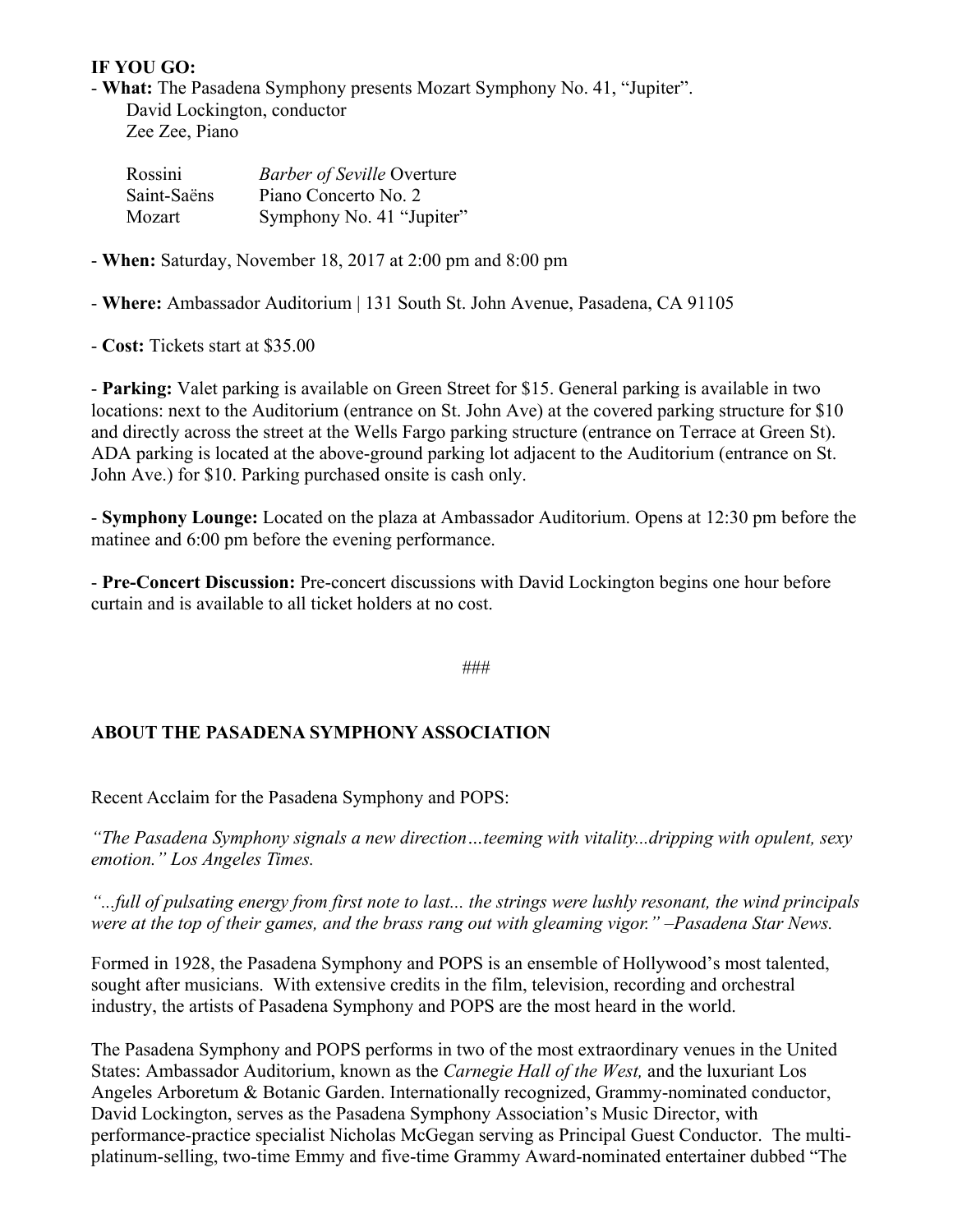Ambassador of the Great American Songbook," Michael Feinstein, is the Principal Pops Conductor, who succeeded Marvin Hamlisch in the newly created *Marvin Hamlisch Chair.*

A hallmark of its robust education programs, the Pasadena Symphony Association has served the youth of the region for over five decades through the Pasadena Youth Symphony Orchestras (PYSO), comprised of five performing ensembles with  $300$  gifted  $4<sup>th</sup>$ -12<sup>th</sup> grade students from more than 50 schools all over the Southern California region. The PYSO has toured internationally at prestigious venues in New York, Vienna, and most recently San Jose, Costa Rica. They regularly perform throughout Southern California and have appeared on the popular television show *GLEE*.

The PSA provides people from all walks of life with powerful access points to the world of symphonic music.

## **ABOUT THE ARTISTS**

### **David Lockington Music Director**

David Lockington began his career as a cellist and was the Principal with the National Youth Orchestra of Great Britain for two years. After completing his Bachelor of Arts degree at the University of Cambridge where he was a choral scholar, Mr. Lockington came to the United States on a scholarship to Yale University where he received his Master's Degree in cello performance and studied conducting with Otto Werner Mueller. He was a member of the New Haven Symphony Orchestra and served as assistant principal cellist with the Denver Symphony Orchestra for three years before turning to conducting.

Over the past thirty years, David Lockington has developed an impressive conducting career in the United States. A native of Great Britain, he served as the Music Director of the Grand Rapids Symphony from January 1999 to May 2015, and is currently the orchestra's Conductor Laureate. He has held the position of Music Director with the Modesto Symphony since May 2007 and in March 2013, Mr. Lockington was appointed Music Director of the Pasadena Symphony. He has a close relationship with the Orquesta Sinfonica del Principado de Asturias in Spain, where he was the orchestra's Principal Guest Conductor from 2012 through 2016, and in the 15/16 season was named one of three Artistic Partners with the Northwest Sinfonietta in Tacoma, Washington.

In addition to his current posts, since his arrival to the United States in 1978 Mr. Lockington has held positions with several other American orchestras, including serving as Assistant Conductor of the Denver Symphony Orchestra and Opera Colorado, and Assistant and Associate Conductor of the Baltimore Symphony Orchestra. In May 1993 he accepted the position of Music Director of the Ohio Chamber Orchestra, assumed the title of Music Director of the New Mexico Symphony Orchestra in September 1995 and was Music Director of the Long Island Philharmonic for the 96/97 through 99/2000 seasons.

Mr. Lockington's guest conducting engagements include appearances with the Saint Louis, Houston, Detroit, Seattle, Toronto, Vancouver, Oregon and Phoenix symphonies; the Rochester and Louisiana Philharmonics; and the Orchestra of St. Luke's at Carnegie Hall. Internationally, he has conducted the Northern Sinfonia in Great Britain, the Israel Chamber Orchestra, the China Broadcasting Symphony Orchestra in Beijing and Taiwan, and led the English Chamber Orchestra on a tour in Asia.

Recent and upcoming guest conducting engagements include appearances with the New Jersey,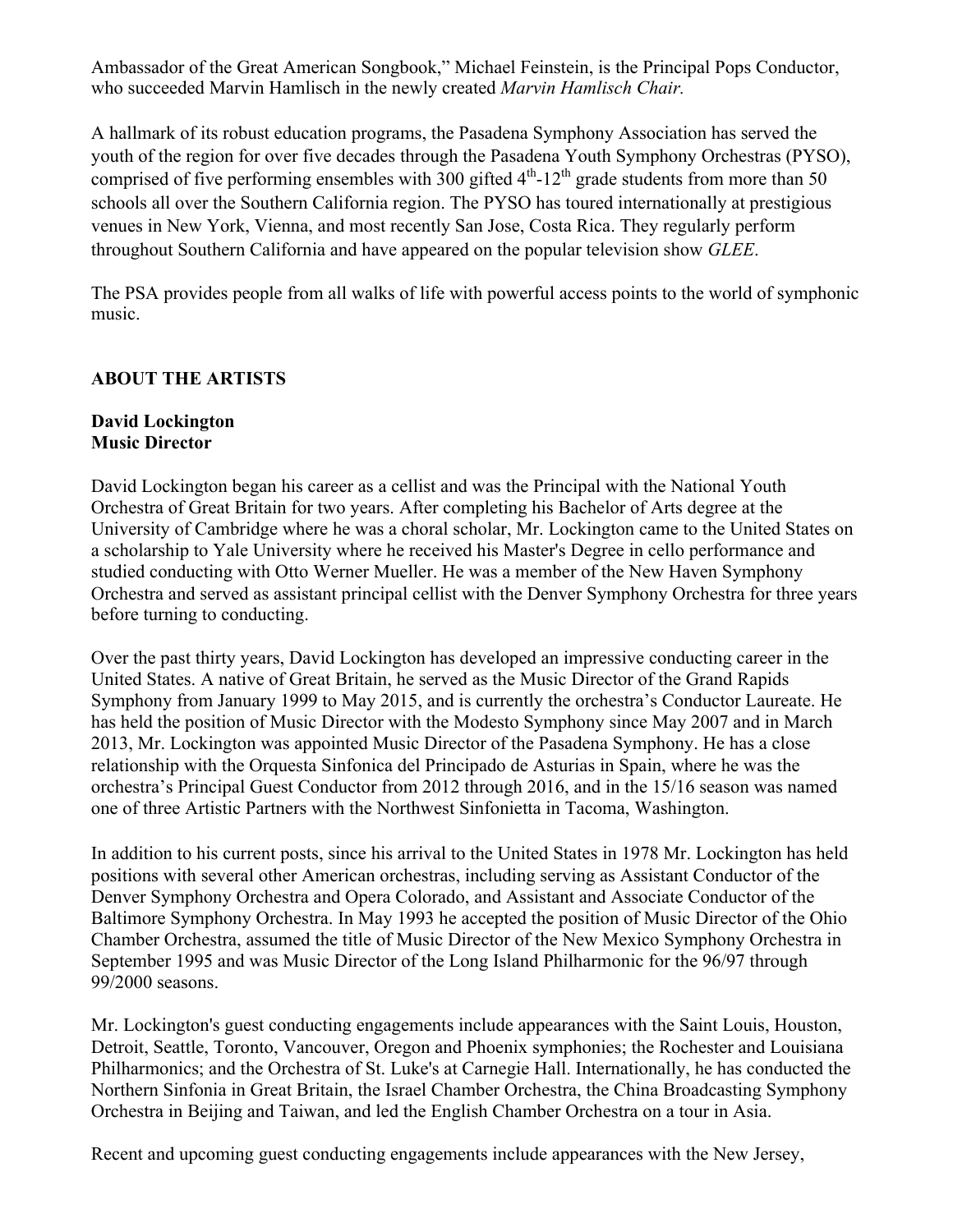Indianapolis, Utah, Pacific, Colorado, Nashville, San Diego, Santa Barbara, Stamford, Tucson and Kansas City symphonies, the Florida and Louisville Orchestras, the National Arts Centre Orchestra in Ottawa and the Buffalo, Calgary and Oklahoma Philharmonics. Mr. Lockington's summer festival activities include appearances at the Grand Teton, Colorado Music, Interlochen, Chautauqua and Eastern Music festivals.

David Lockington began his career as a cellist and was the Principal with the National Youth Orchestra of Great Britain for two years. After completing his Bachelor of Arts degree at the University of Cambridge where he was a choral scholar, Mr. Lockington came to the United States on a scholarship to Yale University where he received his Master's Degree in cello performance and studied conducting with Otto Werner Mueller. He was a member of the New Haven Symphony Orchestra and served as assistant principal cellist with the Denver Symphony Orchestra for three years before turning to conducting.

## **Zhang Zuo ("Zee Zee") Piano**

In recent seasons, pianist Zhang Zuo ("Zee Zee") has appeared with the BBC Symphony, BBC Philharmonic, London Philharmonic, Belgian National Orchestra, Los Angeles Philharmonic, Cincinnati Symphony, Hong Kong Philharmonic and the Shanghai Symphony Orchestra, among others. She has worked with leading conductors including Paavo Jarvi, Marin Alsop and Yan Pascal Totellier and has appeared at some of the top festivals, such as the BBC Proms, Ravinia Festival in the United States and the Beethoven Festival in Poland. Zee Zee has also had success with a series of solo recitals at notable halls around the world, including the Kennedy Center in Washington DC, Lincoln Center in New York, London's Wigmore Hall and De Doelen in Rotterdam.

An imaginative and electrifying performer, Zee Zee began her musical training in Germany at the age of five. Upon returning to her native China, she became one of the most sought after young artists in the nation, collaborating with leading Chinese orchestras with whom she retains a close link – the 16/17 season sees her as the Artist in Residence with the Shenzen Symphony Orchestra touring Europe. Having completed her piano studies with Dan Zhao Yi at the Shenzhen Arts School , Zee Zee was invited to continue her artistic development under the mentorship of Nelita True at the Eastman School of Music and Yoheved Kaplinsky and Robert McDonald at The Juilliard School, where she won the coveted Petschek Piano Award. Zee Zee was awarded first prizes at China's 1st International Piano Concerto Competition, the Gina Bachauer International Artists Piano Competition in America, and the Krainev International Piano Competition in Ukraine; she was also a prizewinner at the 2013 Queen Elizabeth Competition. She has studied at the Peabody Institute with Leon Fleisher, and continues to receive guidance from Alfred Brendel. Maestro Paavo Järvi identified her as "one of the most outstanding and passionate pianistic talents I have come across"

2015-16 marked the final season of Zee Zee's two-year residency with the BBC's flagship New Generation Artists program. During her residency, she gave a number of orchestral concerts and recitals in London and around Great Britain. As an NGA artist, she has appeared with the BBC Philharmonic and BBC Ulster Orchestra with whom she performed a live, televised concert for the BBC Proms at Royal Albert Hall. She also debuted with the Warsaw Philharmonic, performed the Liszt Totentanz and Beethoven 1st Concerto with the Minnesota Orchestra, and performed the Beethoven 1st Concerto with Paavo Jarvi in Parnu, Estonia, at the Jarvi family festival. She also performed with the Shanghai Symphony Orchestra and Charles Dutoit.

Zee Zee has been described as "full of enthusiasm and glamour, radiating the vigor of youth" (Chinese Gramophone). Her interpretations and communicative abilities have been praised as "taking us to another reality…bright, expressive and moving to the extreme" (Belgischer Rundfunk) while her